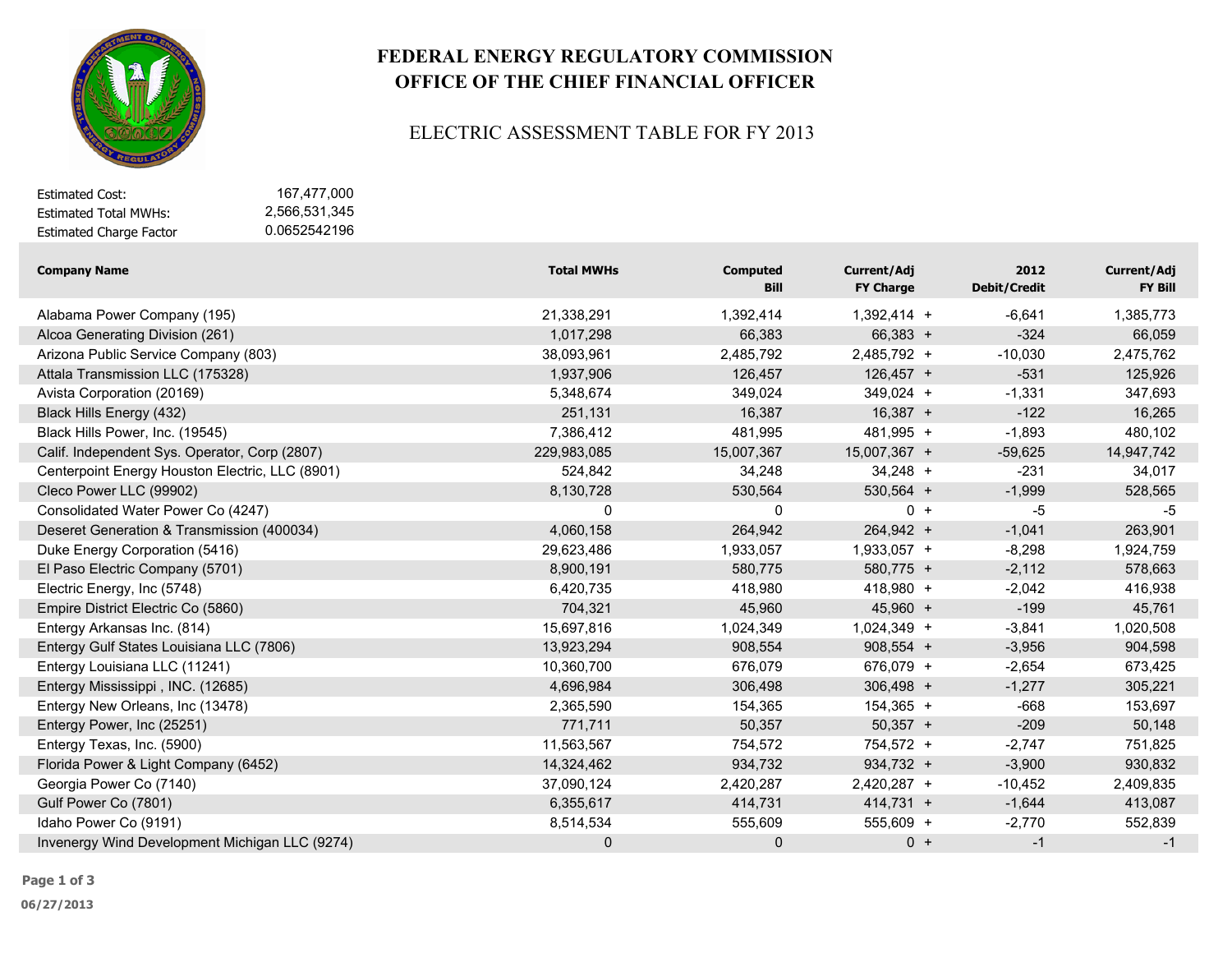

# **FEDERAL ENERGY REGULATORY COMMISSION OFFICE OF THE CHIEF FINANCIAL OFFICER**

### ELECTRIC ASSESSMENT TABLE FOR FY 2013

| <b>Company Name</b>                              | <b>Total MWHs</b> | <b>Computed</b><br>Bill | Current/Adj<br><b>FY Charge</b> | 2012<br><b>Debit/Credit</b> | Current/Adj<br>FY Bill |
|--------------------------------------------------|-------------------|-------------------------|---------------------------------|-----------------------------|------------------------|
| ISO New England, Inc. (198)                      | 132,573,485       | 8,650,979               | 8,650,979 +                     | $-35,719$                   | 8,615,260              |
| Kentucky Utilities Company (10171)               | 6,533,567         | 426,343                 | $426,343 +$                     | $-2,003$                    | 424,340                |
| Lockhart Power Company (11118)                   | 195,038           | 12,727                  | $12,727 +$                      | $-53$                       | 12,674                 |
| Long Sault Division (11180)                      | 780,170           | 50,909                  | $50,909 +$                      | $-178$                      | 50,731                 |
| Louisville Gas & Electric Co (11249)             | 6,893,473         | 449,828                 | 449,828 +                       | $-2,275$                    | 447,553                |
| Maine Public Service Company (11522)             | 626,660           | 40,892                  | $40,892 +$                      | $-168$                      | 40,724                 |
| MDU Resources Group, Inc. (12199)                | 56,266            | 3,672                   | $3,672 +$                       | $-19$                       | 3,653                  |
| MidAmerican Energy Company (400052)              | 2,280,158         | 148,790                 | 148,790 +                       | $-662$                      | 148,128                |
| Midwest Indep. Trans. Sys.Operator, Inc (920)    | 525,743,495       | 34,306,981              | 34,306,981 +                    | $-158,944$                  | 34,148,037             |
| Mississippi Power Company (12686)                | 5,309,286         | 346,453                 | $346,453 +$                     | $-1,376$                    | 345,077                |
| Nevada Power Company d/b/a NV Energy (13407)     | 4,561,258         | 297,641                 | $297,641 +$                     | $-844$                      | 296,797                |
| New York Independent System Operator, In (51614) | 170,447,330       | 11,122,408              | $11,122,408 +$                  | $-45,652$                   | 11,076,756             |
| Northbrook Energy, LLC (13654)                   | 116,241           | 7,585                   | $7,585 +$                       | $-44$                       | 7,541                  |
| Northern States Power Co (MIN) (13781)           | 612,010           | 39,936                  | $39,936 +$                      | $-168$                      | 39,768                 |
| NorthWestern Energy's (12825)                    | 11,179,144        | 729,486                 | 729,486 +                       | $-2,849$                    | 726,637                |
| Northwestern Wisconsin Ele. Co (13815)           | 40,674            | 2,654                   | $2,654 +$                       | $-11$                       | 2,643                  |
| Ohio Valley Electric Corp (14015)                | 10,340,568        | 674,766                 | 674,766 +                       | $-3,799$                    | 670,967                |
| PacifiCorp (14354)                               | 29,314,025        | 1,912,864               | $1,912,864 +$                   | $-8,091$                    | 1,904,773              |
| Perryville Energy Partners, LLC (175714)         | 2,523,553         | 164,672                 | $164,672 +$                     | $-410$                      | 164,262                |
| Pilot Power Group, Inc. (15127)                  | 149,328           | 9,744                   | $9,744 +$                       | $-45$                       | 9,699                  |
| PJM Interconnection, L.L.C. (40498)              | 818,759,535       | 53,427,514              | 53,427,514 +                    | $-208,066$                  | 53,219,448             |
| Portland General Electric Co (15248)             | 7,868,014         | 513,421                 | $513,421 +$                     | $-2,146$                    | 511,275                |
| Progress Energy Carolinas, Inc (3046)            | 17,437,536        | 1,137,873               | $1,137,873 +$                   | $-4,118$                    | 1,133,755              |
| Progress Energy Florida (6455)                   | 16,463,314        | 1,074,301               | $1,074,301 +$                   | $-1,101$                    | 1,073,200              |
| Public Service Co of Colorado (15466)            | 9,542,199         | 622,669                 | 622,669 +                       | $-2,705$                    | 619,964                |
| Public Service Co of Oklahoma (15474)            | 184,144           | 12,016                  | $12,016 +$                      | $-49$                       | 11,967                 |
| Public Service Company of NM (15473)             | 9,972,078         | 650,720                 | 650,720 +                       | $-2,400$                    | 648,320                |
| Puget Sound Energy, Inc (15500)                  | 10,199,290        | 665,547                 | 665,547 +                       | $-2,353$                    | 663,194                |
| Safe Harbor Water Power Corp (16537)             | 946,733           | 61,778                  | $61,778 +$                      | $-439$                      | 61,339                 |
| Sierra Pacific Power Co d/b/a NV Energy (17166)  | 4,557,049         | 297,367                 | 297,367 +                       | $-974$                      | 296,393                |
| South Carolina Electric&Gas Co (17539)           | 2,798,346         | 182,604                 | 182,604 +                       | $-632$                      | 181,972                |

**Page 2 of 3**

**06/27/2013**